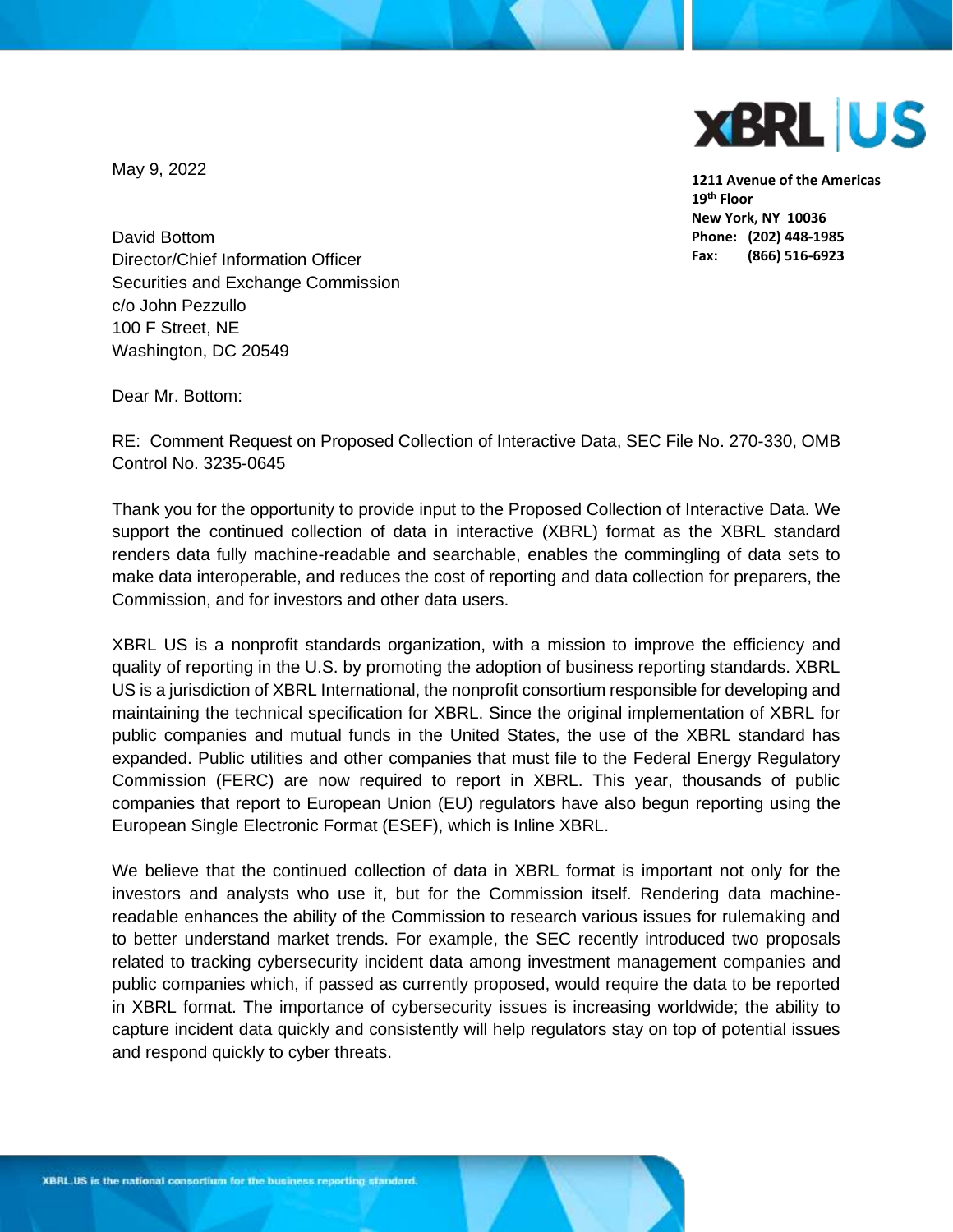The SEC also recently passed a rule on Fee Based Filing and Payment Methods Modernization which requires the reporting of fee calculations in XBRL format. This rule will allow the SEC to collect machine-readable fee data which will enhance their ability to calculate fees efficiently and more accurately.

We also support the Commission's approach to incorporating validation rules into the EDGAR submission process which enhances the quality and accuracy of data reported. The XBRL US Data Quality Committee (DQC) develops and makes freely available validation rules that issuers use to identify common problems in filings, such as signage errors, incorrect use of concepts, or combinations of concepts. The Financial Accounting Standards Board (FASB) has begun incorporating these rules into a taxonomy called the Data Quality Rules Taxonomy (DQCRT). Once a rule is embedded in the DQCRT, the SEC leverages those rules to generate warning messages sent to registrants if their filing triggers one of these rules. We have seen an increase in the quality and consistency of filings with the incorporation of these rules into the EDGAR system.

For example, one of the first rules incorporated into the DQCRT was "Negative Values," a rule that is triggered when a company incorrectly uses a negative sign on a fact that should be reported as positive. The graph below shows the decline in errors since that rule was introduced in November 2015.



Elements that should not be reported with negative values. Documentation includes a list of elements tested.

## Negative Values was initially approved by the DQC November, 2015.

Rules are often revised and refined over time which explains the periodic peaks seen on this chart. For example, additional concepts were added to this rule in March 2017 and in June 2018, which is responsible for the increase seen in the graphs at those points. The rules are